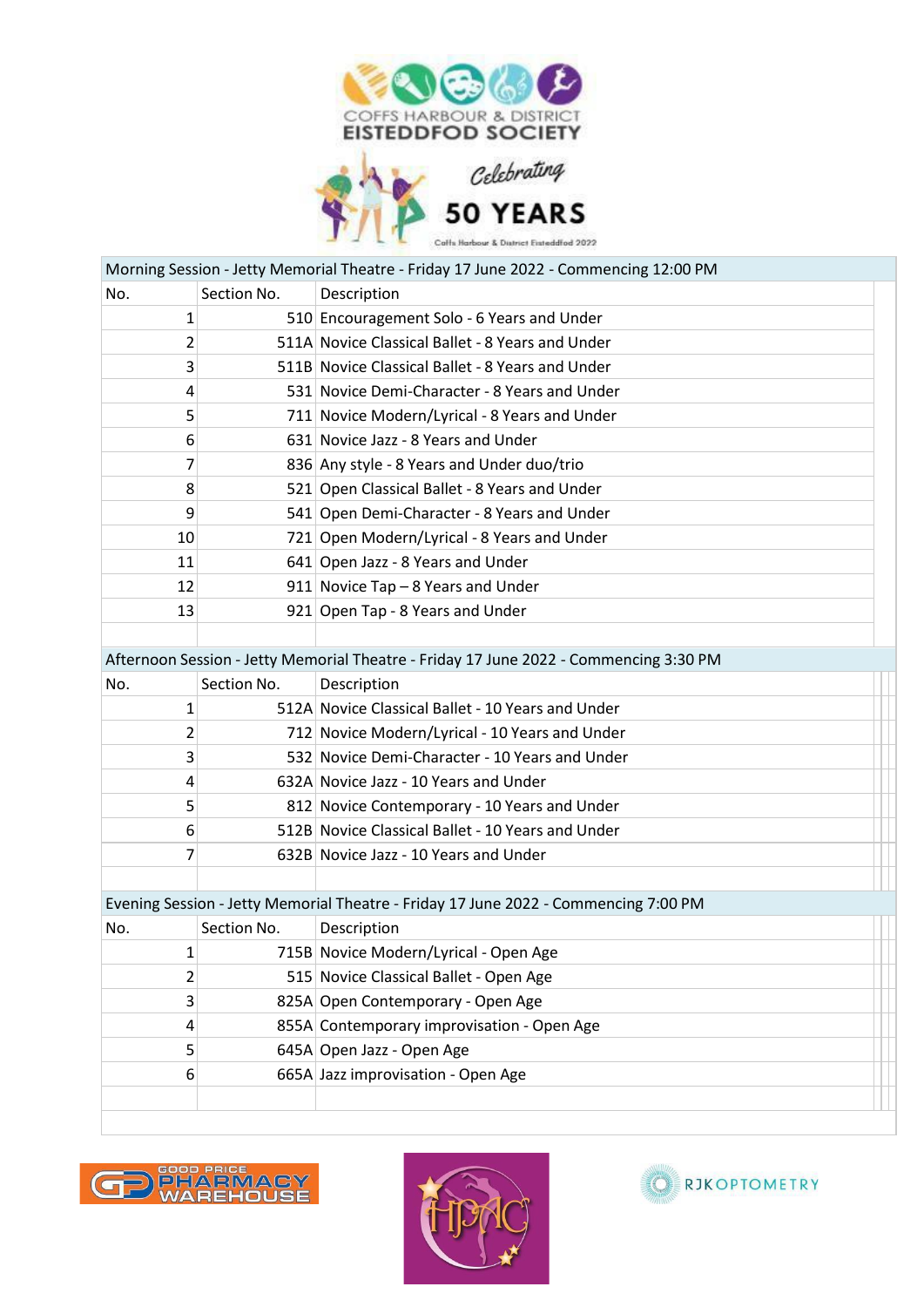

 $\blacklozenge$ 

50 YEARS

|             |             | Morning Session - Jetty Memorial Theatre - Saturday 18 June 2022 - Commencing 8:00 AM   |  |
|-------------|-------------|-----------------------------------------------------------------------------------------|--|
|             |             |                                                                                         |  |
| No.         | Section No. | Description                                                                             |  |
| $\mathbf 1$ |             | 725A Open Modern/Lyrical - Open Age                                                     |  |
| 2           |             | 755 Modern/Lyrical improvisation - Open Age                                             |  |
| 3           |             | 525A Open Classical Ballet - Open Age                                                   |  |
| 4           |             | 555 Classical Ballet improvisation - Open Age                                           |  |
| 5           |             | 535 Novice Demi-Character - Open Age                                                    |  |
| 6           |             | 545 Open Demi-Character - Open Age                                                      |  |
| 7           |             | 565 Demi-Character improvisation - Open Age                                             |  |
|             |             |                                                                                         |  |
|             |             | Afternoon Session - Jetty Memorial Theatre - Saturday 18 June 2022 - Commencing 1:00 PM |  |
| No.         | Section No. | Description                                                                             |  |
| 1           |             | 825B Open Contemporary - Open Age                                                       |  |
| 2           |             | 855B Contemporary improvisation - Open Age                                              |  |
| 3           |             | 935 Slow Tap - Open Age                                                                 |  |
| 4           |             | 945 Waltz Tap - Open Age                                                                |  |
| 5           |             | 915 Novice Tap - Open Age                                                               |  |
| 6           |             | 925 Open Tap - Open Age                                                                 |  |
| 7           |             | 955 Tap improvisation - Open Age                                                        |  |
|             |             |                                                                                         |  |
|             |             | Evening Session - Jetty Memorial Theatre - Saturday 18 June 2022 - Commencing 6:00 PM   |  |
| No.         | Section No. | Description                                                                             |  |
| 1           |             | 725B Open Modern/Lyrical - Open Age                                                     |  |
| 2           |             | 525B Open Classical Ballet - Open Age                                                   |  |
| 3           |             | 840 Any style - Open Age duo/trio                                                       |  |
| 4           |             | 715A Novice Modern/Lyrical - Open Age                                                   |  |
| 5           |             | 635A Novice Jazz - Open Age                                                             |  |
|             |             |                                                                                         |  |





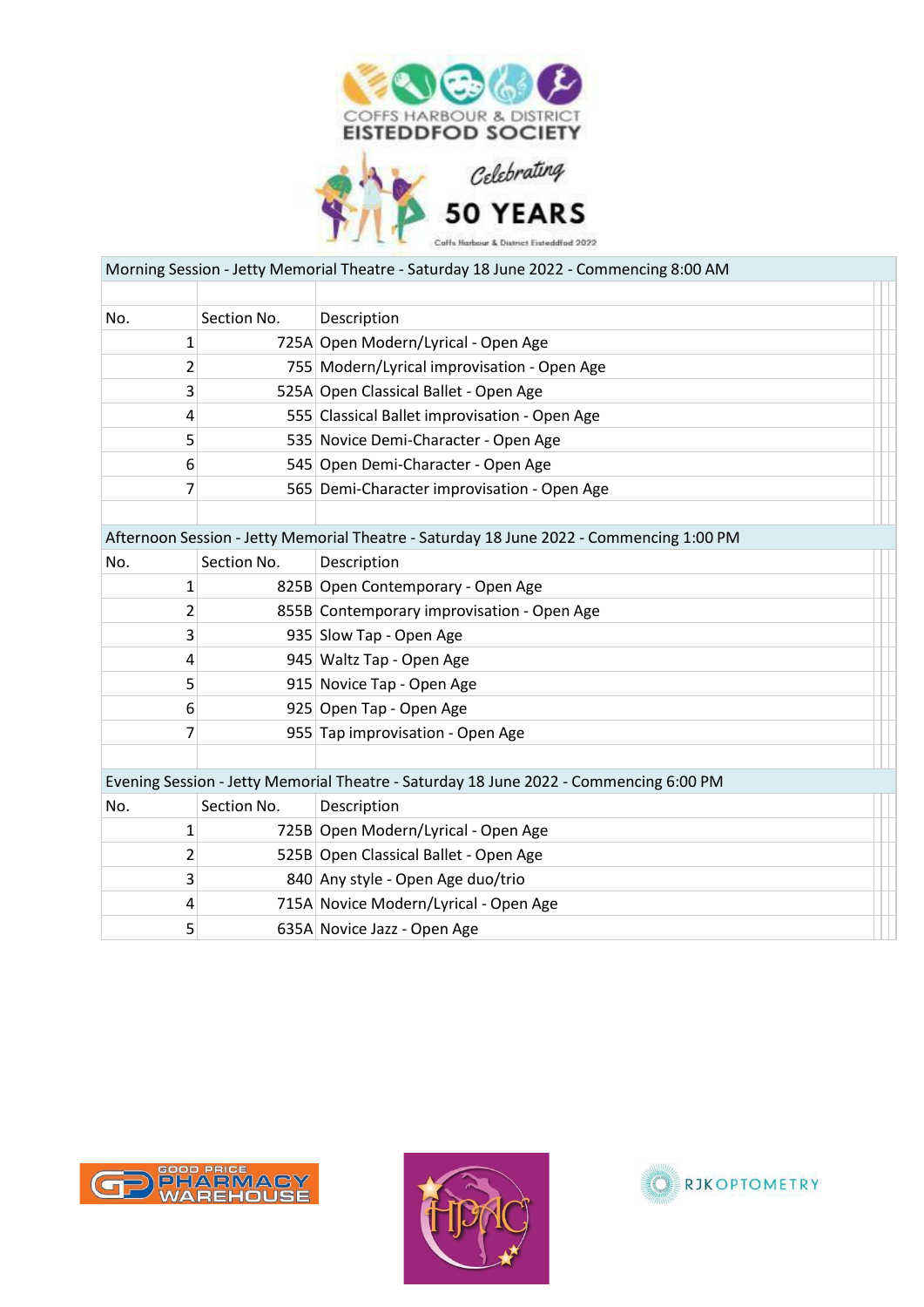

|     |             | <b>50 YEARS</b>                                                                       |
|-----|-------------|---------------------------------------------------------------------------------------|
|     |             | offs Harbour & District Eisteddfod 2022                                               |
|     |             | Morning Session - Jetty Memorial Theatre - Sunday 19 June 2022 - Commencing 8:00 AM   |
| No. | Section No. | Description                                                                           |
| 1   |             | 635B Novice Jazz - Open Age                                                           |
| 2   |             | 645B Open Jazz - Open Age                                                             |
| 3   |             | 665B Jazz improvisation - Open Age                                                    |
| 4   |             | 973 Senior Tap Championship - Open Age                                                |
| 5   |             | 673 Senior Jazz Championship - Open Age                                               |
|     |             |                                                                                       |
|     |             | Afternoon Session - Jetty Memorial Theatre - Sunday 19 June 2022 - Commencing 1:00 PM |
| No. | Section No. | Description                                                                           |
| 1   |             | 773 Senior Modern Expressive/Lyrical Championship - Open Age                          |
| 2   |             | 573 Senior Classical Ballet Championship - Open Age                                   |
| 3   |             | 873 Senior Contemporary Championship - Open Age                                       |
| 4   |             | 815A Novice Contemporary - Open Age                                                   |
| 5   |             | 815B Novice Contemporary - Open Age                                                   |
|     |             |                                                                                       |
|     |             | Evening Session - Jetty Memorial Theatre - Sunday 19 June 2022 - Commencing 6:00 PM   |
| No. | Section No. | Description                                                                           |
| 1   |             | 745 Song and Dance - Open Age                                                         |
| 2   |             | 655 Street Dance - Open Age                                                           |
| 3   |             | 835 Own Choreography - Open Age                                                       |

735 Variety - Open Age

D PHARMACY G



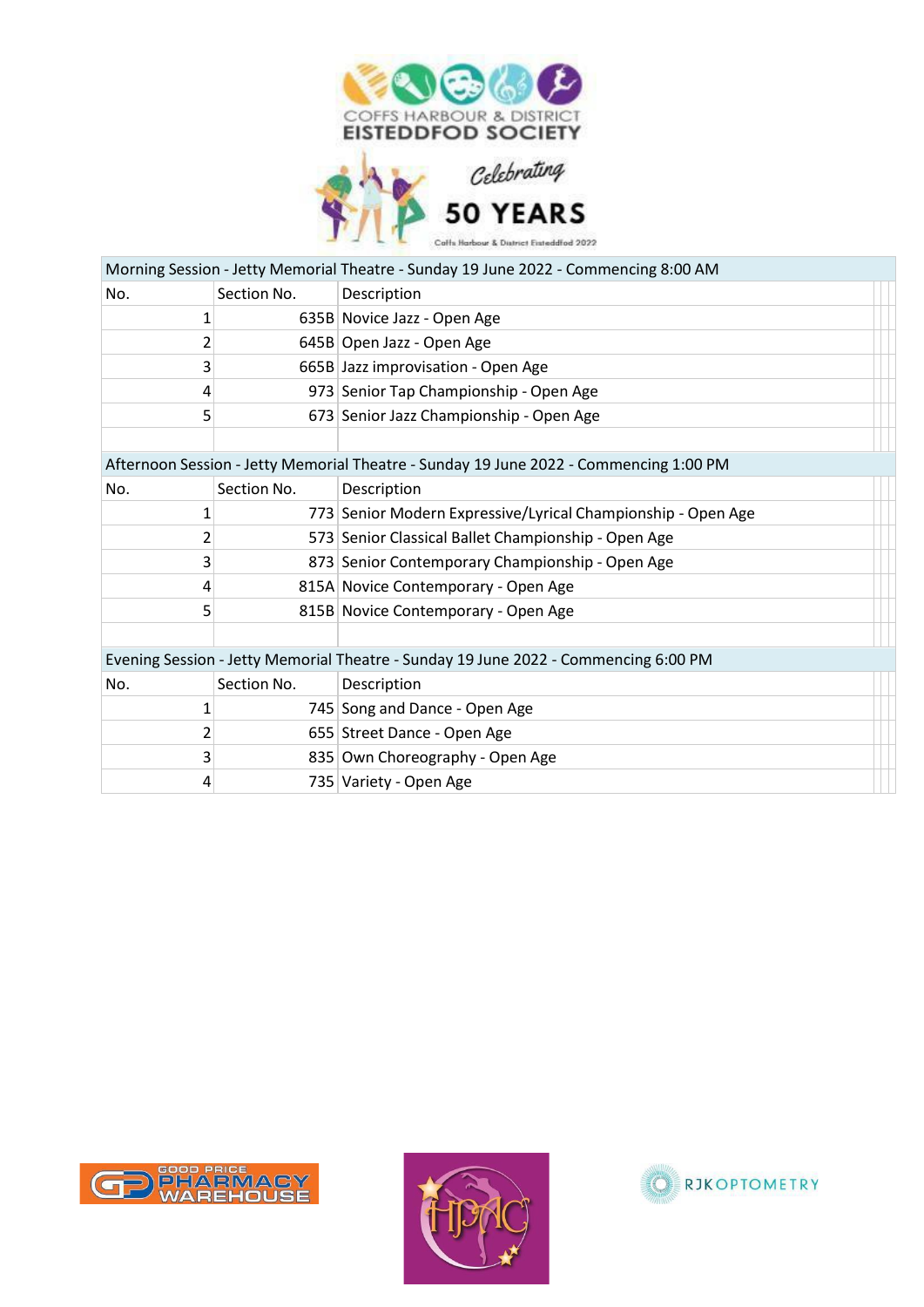



|             |             | Morning Session - Jetty Memorial Theatre - Monday 20 June 2022 - Commencing 8:00 AM   |  |
|-------------|-------------|---------------------------------------------------------------------------------------|--|
| No.         | Section No. | Description                                                                           |  |
| $\mathbf 1$ |             | 822 Open Contemporary - 10 Years and Under                                            |  |
| 2           |             | 852 Contemporary improvisation - 10 Years and Under                                   |  |
| 3           |             | 722 Open Modern/Lyrical - 10 Years and Under                                          |  |
| 4           |             | 752 Modern/Lyrical improvisation - 10 Years and Under                                 |  |
| 5           |             | 642 Open Jazz - 10 Years and Under                                                    |  |
| 6           |             | 661/662A Jazz improvisation - 8 Years and Under/10 Years and Under                    |  |
| 7           |             | 661/662B Jazz improvisation - 8 Years and Under/10 Years and Under                    |  |
| 8           |             | 837 Any style - 10 Years and Under duo/trio                                           |  |
| 9           |             | 932 Slow Tap - 10 Years and Under                                                     |  |
| 10          |             | 942 Waltz Tap - 10 Years and Under                                                    |  |
| 11          |             | 912A Novice Tap - 10 Years and Under                                                  |  |
| 12          |             | 912B Novice Tap - 10 Years and Under                                                  |  |
| 13          |             | 922 Open Tap - 10 Years and Under                                                     |  |
| 14          |             | 952 Tap improvisation - 10 Years and Under                                            |  |
|             |             |                                                                                       |  |
|             |             | Afternoon Session - Jetty Memorial Theatre - Monday 20 June 2022 - Commencing 1:00 PM |  |
| No.         | Section No. | Description                                                                           |  |
| 1           |             | 522 Open Classical Ballet - 10 Years and Under                                        |  |
| 2           |             | 542 Open Demi-Character - 10 Years and Under                                          |  |
| 3           |             | 551/552 Classical Ballet improvisation - 8 Years and Under/10 Years and Under         |  |
| 4           |             | 562 Demi-Character improvisation - 10 Years and Under                                 |  |
| 5           |             | 933 Slow Tap - 12 Years and Under                                                     |  |
| 6           |             | 913 Novice Tap - 12 Years and Under                                                   |  |
| 7           |             | 653 Street Dance - 12 Years and Under                                                 |  |
| 8           |             | 733 Variety - 12 Years and Under                                                      |  |
| 9           |             | 743 Song and Dance - 12 Years and Under                                               |  |
|             |             |                                                                                       |  |
|             |             | Evening Session - Jetty Memorial Theatre - Monday 20 June 2022 - Commencing 6:00 PM   |  |
| No.         | Section No. | Description                                                                           |  |
| 1           |             | 833 Own Choreography - 12 Years and Under                                             |  |
| 2           |             | 838 Any style - 12 Years and Under duo/trio                                           |  |
| 3           |             | 513 Novice Classical Ballet - 12 Years and Under                                      |  |
| 4           |             | 533 Novice Demi-Character - 12 Years and Under                                        |  |
| 5           |             | 713B Novice Modern/Lyrical - 12 Years and Under                                       |  |





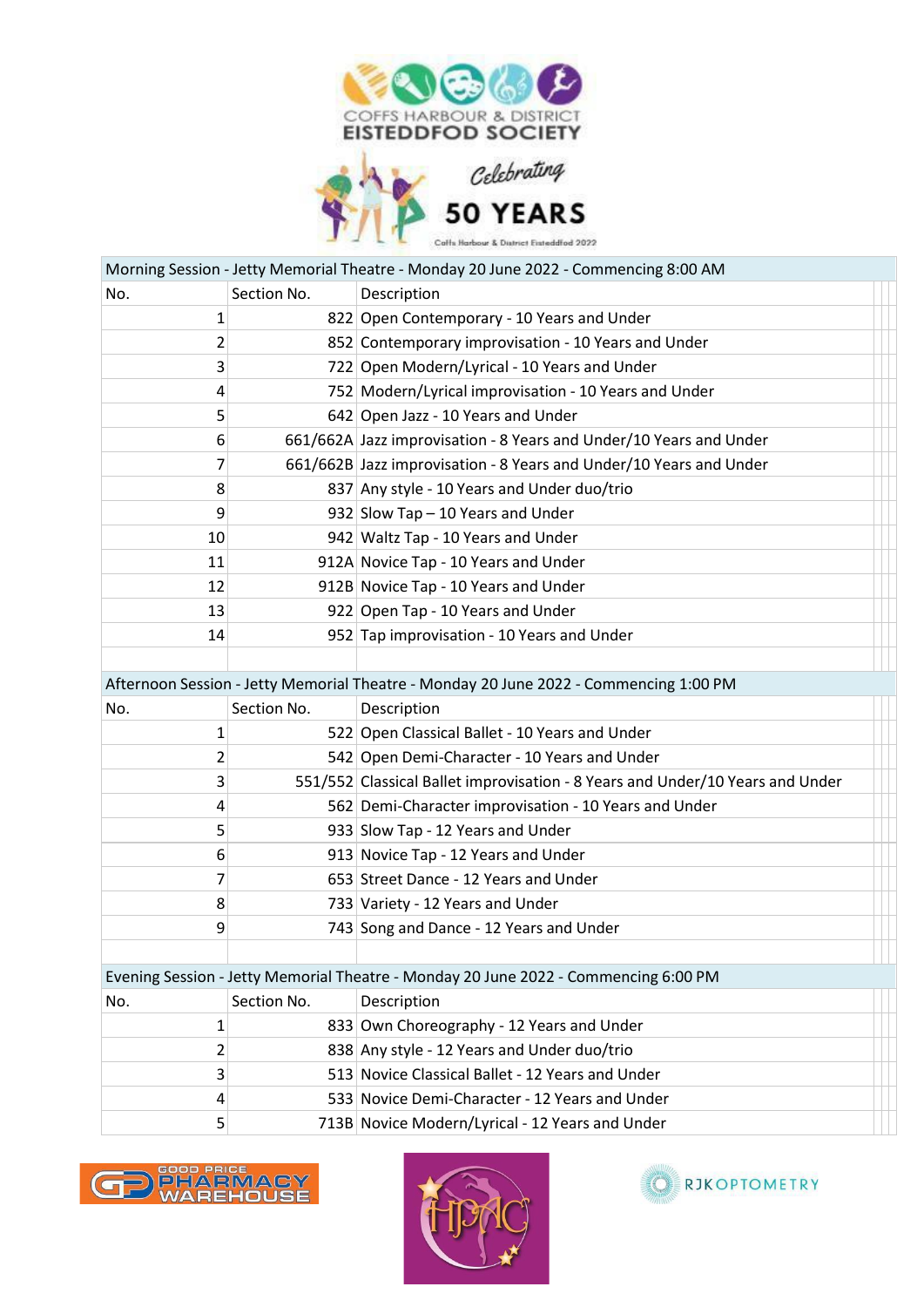

 $\blacklozenge$ 



| 6                                                                                    |             | 633B Novice Jazz - 12 Years and Under                                                  |  |  |
|--------------------------------------------------------------------------------------|-------------|----------------------------------------------------------------------------------------|--|--|
|                                                                                      |             |                                                                                        |  |  |
| Morning Session - Jetty Memorial Theatre - Tuesday 21 June 2022 - Commencing 8:00 AM |             |                                                                                        |  |  |
| No.                                                                                  | Section No. | Description                                                                            |  |  |
| 1                                                                                    |             | 523A Open Classical Ballet - 12 Years and Under                                        |  |  |
| $\overline{2}$                                                                       |             | 543A Open Demi-Character - 12 Years and Under                                          |  |  |
| 3                                                                                    |             | 553A Classical Ballet improvisation - 12 Years and Under                               |  |  |
| 4                                                                                    |             | 723A Open Modern/Lyrical - 12 Years and Under                                          |  |  |
| 5                                                                                    |             | 753A Modern/Lyrical improvisation - 12 Years and Under                                 |  |  |
| 6                                                                                    |             | 633A Novice Jazz - 12 Years and Under                                                  |  |  |
| 7                                                                                    |             | 823A Open Contemporary - 12 Years and Under                                            |  |  |
| 8                                                                                    |             | 853A Contemporary improvisation - 12 Years and Under                                   |  |  |
|                                                                                      |             |                                                                                        |  |  |
|                                                                                      |             | Afternoon Session - Jetty Memorial Theatre - Tuesday 21 June 2022 - Commencing 1:00 PM |  |  |
| No.                                                                                  | Section No. | Description                                                                            |  |  |
| $\mathbf 1$                                                                          |             | 523B Open Classical Ballet - 12 Years and Under                                        |  |  |
| 2                                                                                    |             | 543B Open Demi-Character - 12 Years and Under                                          |  |  |
| 3                                                                                    |             | 553B Classical Ballet improvisation - 12 Years and Under                               |  |  |
| 4                                                                                    |             | 563 Demi-Character improvisation - 12 Years and Under                                  |  |  |
| 5                                                                                    |             | 813A Novice Contemporary - 12 Years and Under                                          |  |  |
| 6                                                                                    |             | 813B Novice Contemporary - 12 Years and Under                                          |  |  |
| 7                                                                                    |             | 643A Open Jazz - 12 Years and Under                                                    |  |  |
| 8                                                                                    |             | 663A Jazz improvisation - 12 Years and Under                                           |  |  |
|                                                                                      |             |                                                                                        |  |  |
|                                                                                      |             | Evening Session - Jetty Memorial Theatre - Tuesday 21 June 2022 - Commencing 6:00 PM   |  |  |
| No.                                                                                  | Section No. | Description                                                                            |  |  |
| $\mathbf{1}$                                                                         |             | 713A Novice Modern/Lyrical - 12 Years and Under                                        |  |  |
| 2                                                                                    |             | 943 Waltz Tap - 12 Years and Under                                                     |  |  |
| 3                                                                                    |             | 923 Open Tap - 12 Years and Under                                                      |  |  |
| 4                                                                                    |             | 953 Tap improvisation - 12 Years and Under                                             |  |  |
| 5                                                                                    |             | 823B Open Contemporary - 12 Years and Under                                            |  |  |
| 6                                                                                    |             | 853B Contemporary improvisation - 12 Years and Under                                   |  |  |





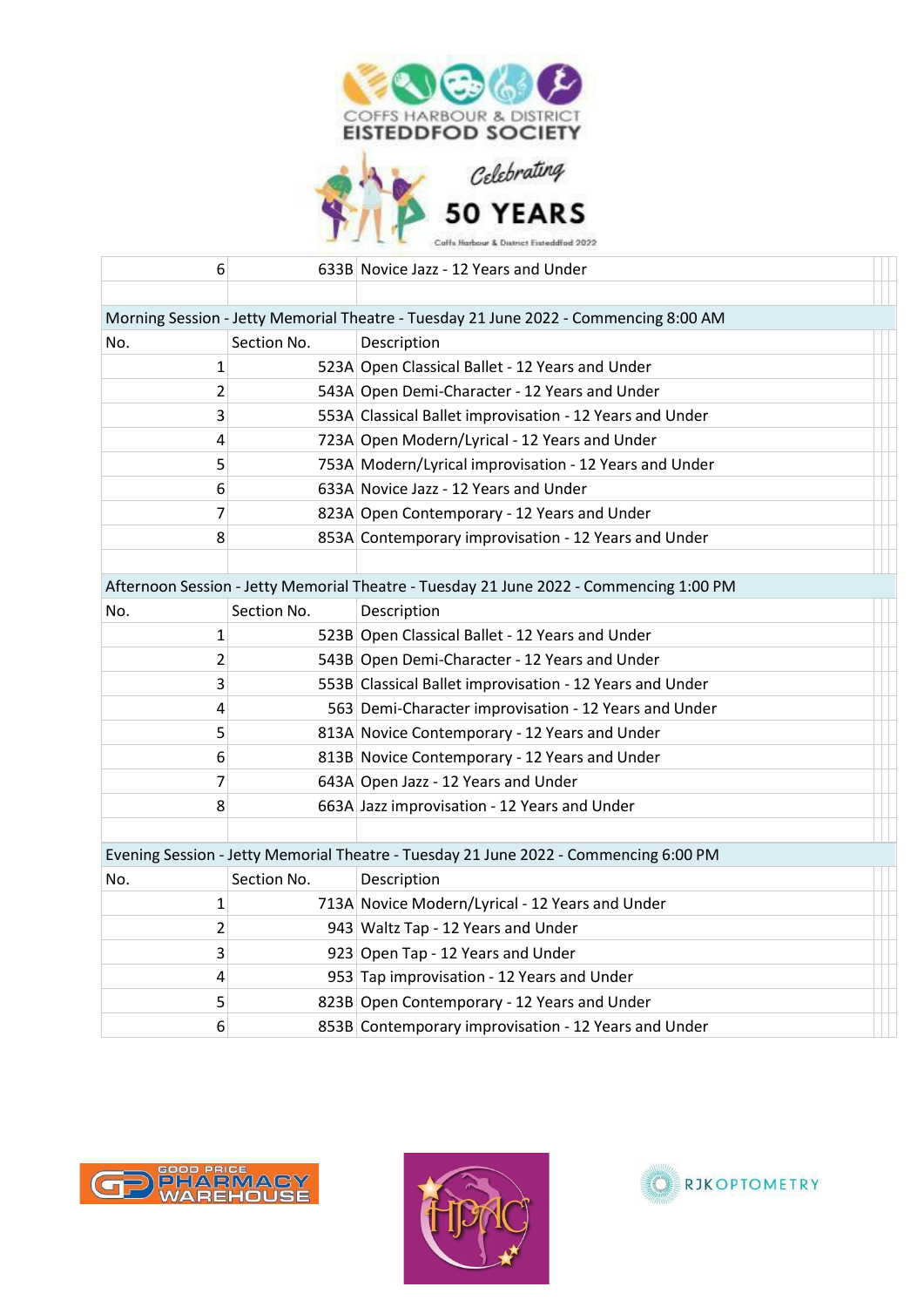

Coffs Harbour & District Enteddfod 2022

|     |             | Morning Session - Jetty Memorial Theatre - Wednesday 22 June 2022 - Commencing 8:00 AM   |  |
|-----|-------------|------------------------------------------------------------------------------------------|--|
| No. | Section No. | Description                                                                              |  |
| 1   |             | 723B Open Modern/Lyrical - 12 Years and Under                                            |  |
| 2   |             | 753B Modern/Lyrical improvisation - 12 Years and Under                                   |  |
| 3   |             | 971 Junior Tap Championship - 12 Years and Under                                         |  |
| 4   |             | 643B Open Jazz - 12 Years and Under                                                      |  |
| 5   |             | 663B Jazz Improvisation - 12 Years and Under                                             |  |
| 6   |             | 871 Junior Contemporary Championship - 12 Years and Under                                |  |
|     |             |                                                                                          |  |
|     |             | Afternoon Session - Jetty Memorial Theatre - Wednesday 22 June 2022 - Commencing 1:00 PM |  |
| No. | Section No. | Description                                                                              |  |
| 1   |             | 571 Junior Classical Championship - 12 Years and Under                                   |  |
| 2   |             | 671 Junior Jazz Championship-12 Years and Under                                          |  |
| 3   |             | 771 Junior Modern/Lyrical Championship - 12 Years and Under                              |  |
|     |             |                                                                                          |  |
|     |             | Evening Session - Jetty Memorial Theatre - Wednesday 22 June 2022 - Commencing 6:00 PM   |  |
| No. | Section No. | Description                                                                              |  |
| 1   |             | 714 Novice Modern/Lyrical - 14 Years and Under                                           |  |
| 2   |             | 514 Novice Classical Ballet - 14 Years and Under                                         |  |
| 3   |             | 534 Novice Demi-Character - 14 Years and Under                                           |  |
| 4   |             | 914 Novice Tap - 14 Years and Under                                                      |  |
| 5   |             | 634 Novice Jazz - 14 Years and Under                                                     |  |
| 6   |             | 814 Novice Contemporary - 14 Years and Under                                             |  |



Т



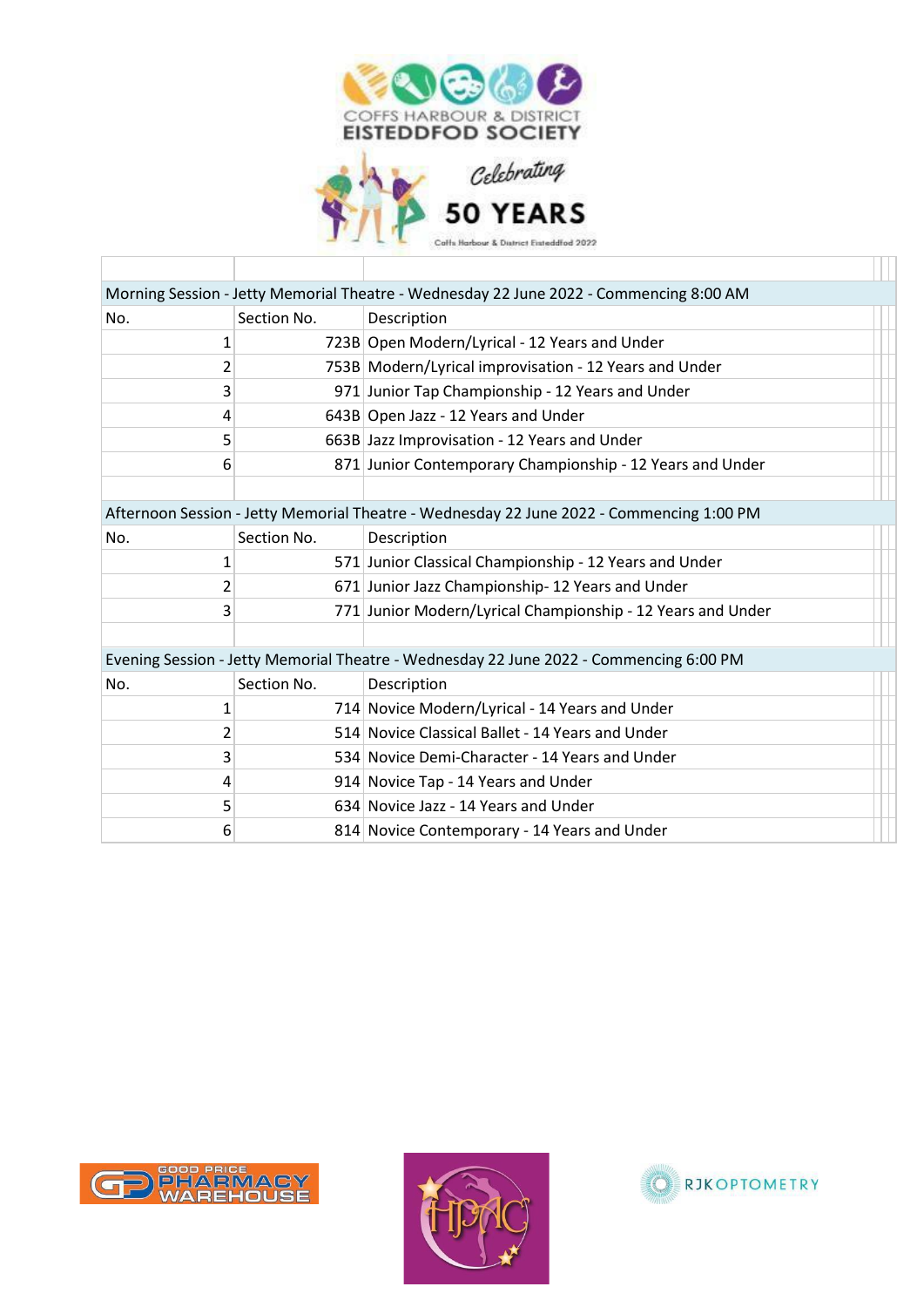

| 50 YEARS                                 |
|------------------------------------------|
| Colls Harbour & District Eisteddfod 2022 |

Coffs Harbour & District Enteddfod 2022

|                 |                | Morning Session - Jetty Memorial Theatre - Thursday 23 June 2022 - Commencing 8:00 AM                      |  |
|-----------------|----------------|------------------------------------------------------------------------------------------------------------|--|
| No.             | Section No.    | Description                                                                                                |  |
|                 | 1              | 781 Junior Modern/Lyrical Scholarship/Masterclass - 12 Years and Under                                     |  |
|                 | $\overline{2}$ | 581 Junior Classical Scholarship/Masterclass - 12 Years and Under                                          |  |
|                 | 3              | 681 Junior Jazz Scholarship/Masterclass - 12 Years and Under                                               |  |
|                 |                |                                                                                                            |  |
| Sections 724A + |                | Afternoon Session - Jetty Memorial Theatre - Thursday 23 June 2022 - Commencing 1:00 PM 881 and 2.30pm for |  |
| No.             | Section No.    | Description                                                                                                |  |
|                 | $\mathbf{1}$   | 881 Junior Contemporary Scholarship/Masterclass - 12 Years and Under                                       |  |
|                 | $\overline{2}$ | 724A Open Modern/Lyrical - 14 Years and Under                                                              |  |
|                 | 3              | 724B Open Modern/Lyrical - 14 Years and Under                                                              |  |
|                 | 4              | 754 Modern/Lyrical improvisation - 14 Years and Under                                                      |  |
|                 | 5              | 524 Open Classical Ballet - 14 Years and Under                                                             |  |
|                 | 6              | 554 Classical Ballet improvisation - 14 Years and Under                                                    |  |
|                 | 7              | 544 Open Demi-Character - 14 Years and Under                                                               |  |
|                 | 8              | 564 Demi-Character improvisation - 14 Years and Under                                                      |  |
|                 |                |                                                                                                            |  |
|                 |                |                                                                                                            |  |
|                 |                | Evening Session - Jetty Memorial Theatre - Thursday 23 June 2022 - Commencing 6:00 PM                      |  |
| No.             | Section No.    | Description                                                                                                |  |
|                 | $\mathbf{1}$   | 644 Open Jazz - 14 Years and Under                                                                         |  |
|                 | $\overline{2}$ | 664 Jazz improvisation - 14 Years and Under                                                                |  |
|                 | 3              | 839 Any style - 14 Years and Under duo/trio                                                                |  |
|                 | 4              | 654 Street Dance - 14 Years and Under                                                                      |  |
|                 | 5              | 834 Own Choreography - 14 Years and Under                                                                  |  |
|                 |                |                                                                                                            |  |



Т



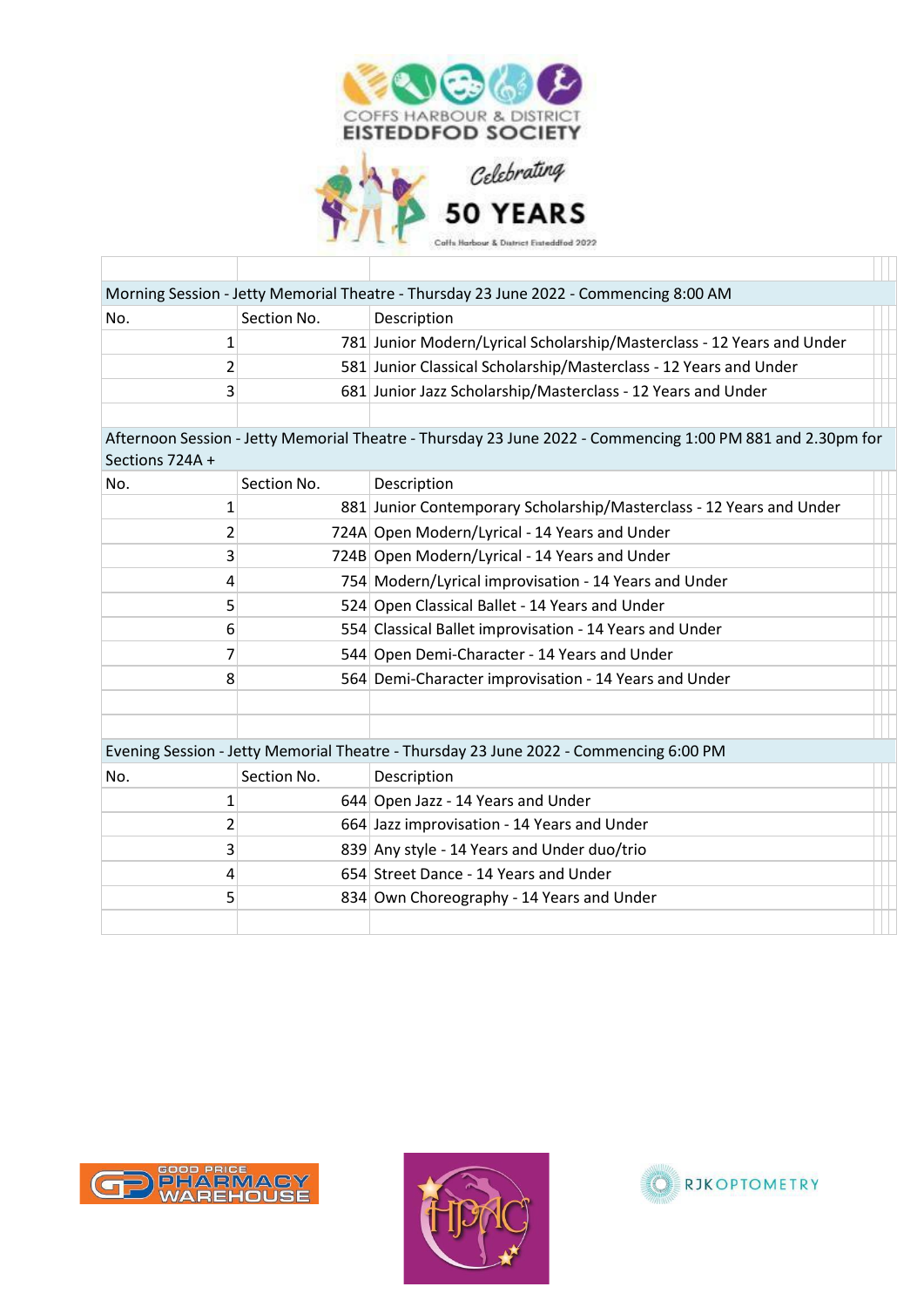

Coffs Harbour & District Enteddfod 2022

|     |             | Morning Session - Jetty Memorial Theatre - Friday 24 June 2022 - Commencing 8:00 AM   |  |
|-----|-------------|---------------------------------------------------------------------------------------|--|
| No. | Section No. | Description                                                                           |  |
| 1   |             | 934 Slow Tap - 14 Years and Under                                                     |  |
| 2   |             | 944 Waltz Tap - 14 Years and Under                                                    |  |
| 3   |             | 924 Open Tap - 14 Years and Under                                                     |  |
| 4   |             | 954 Tap improvisation - 14 Years and Under                                            |  |
| 5   |             | 744 Song and Dance - 14 Years and Under                                               |  |
| 6   |             | 734 Variety - 14 Years and Under                                                      |  |
| 7   |             | 672 Intermediate Jazz Championship - 14 Years and Under                               |  |
| 8   |             | 972 Intermediate Tap Championship - 14 Years and Under                                |  |
|     |             |                                                                                       |  |
|     |             | Afternoon Session - Jetty Memorial Theatre - Friday 24 June 2022 - Commencing 1:00 PM |  |
| No. | Section No. | Description                                                                           |  |
| 1   |             | 824 Open Contemporary - 14 Years and Under                                            |  |
| 2   |             | 854 Contemporary improvisation - 14 Years and Under                                   |  |
| 3   |             | 772 Intermediate Modern/Lyrical Championship - 14 Years and Under                     |  |
| 4   |             | 572 Intermediate Classical Ballet Championship - 14 Years and Under                   |  |
| 5   |             | 872 Intermediate Contemporary Championship - 14 Years and Under                       |  |
|     |             |                                                                                       |  |
|     |             |                                                                                       |  |
|     |             | Evening Session - Jetty Memorial Theatre - Friday 24 June 2022 - Commencing 6:00 PM   |  |
| No. | Section No. | Description                                                                           |  |
| 1   |             | 783 Senior Modern/Lyrical Scholarship/Masterclass - 13 Years and Over                 |  |
| 2   |             | 583 Senior Classical Scholarship/Masterclass - 13 Years and Over                      |  |



Т